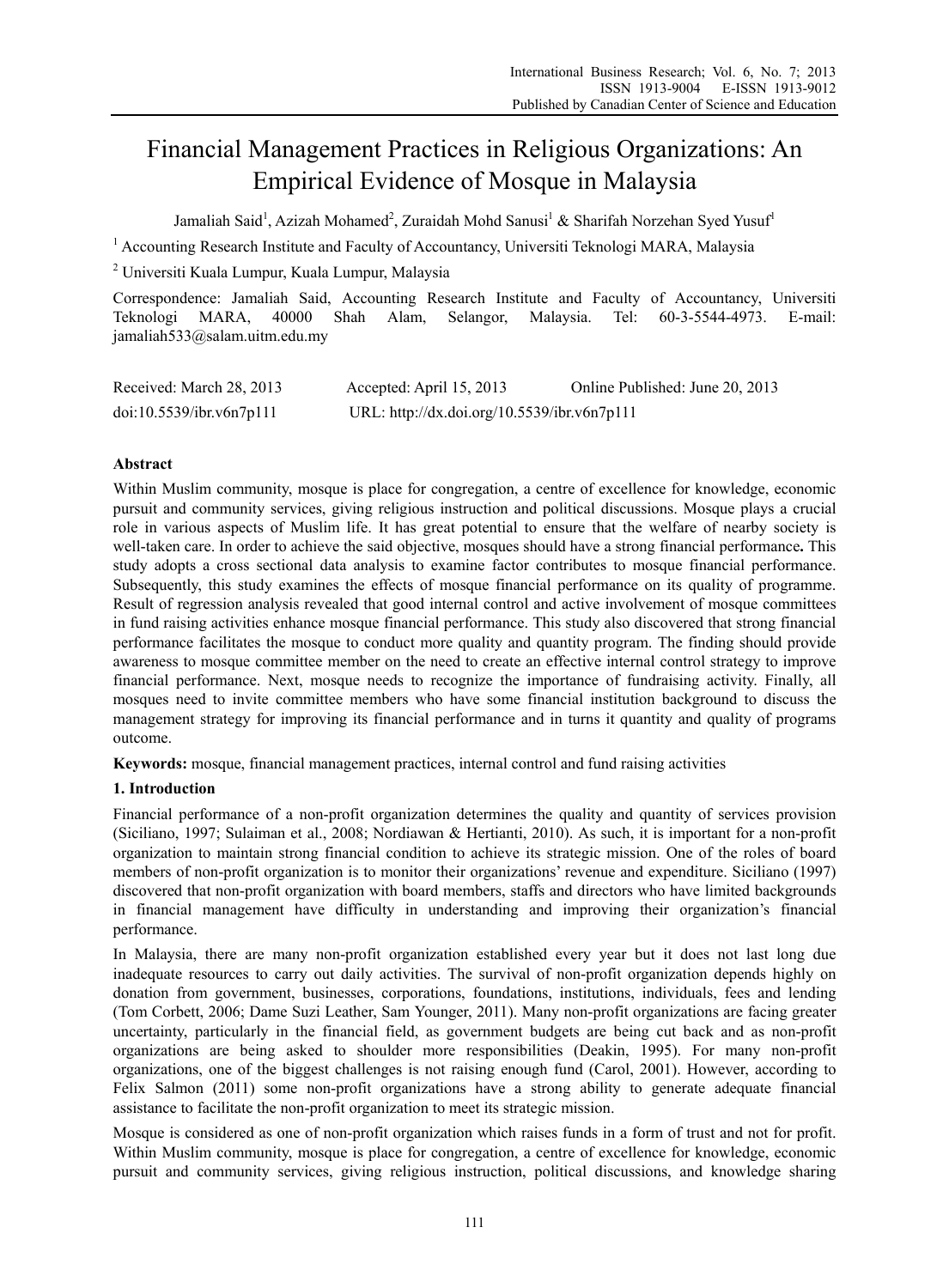(Zaimche, 2002). With more than 10,000 mosques nationwide, the broad network exists whereby mosques are used for matters relating to well-being of the nearby community. These mosques have to generate their own fund in order to run the daily operations and activities for the benefit of the local society. Generally, the fund comes from federal, state and private sector as well as general public. As such it is important for mosque committee members to ensure fund received is used appropriately (Nordiawan & Hertianti, 2010). As these funds considered as a trust, the mosques are expected to perform a transparent and accountable financial management and reporting in line with Islamic teachings.

Studies that focused on mosque have been extensive. However, the scope of these studies limited to the issues and challenges on financial management of mosque (Abdul Wahab, 2008), management accounting practice and risk management practices (Abdul Rasid & Abdul Rahman, 2009), internal control systems (Sulaiman et al., 2008),conservation activities of old traditional mosque (Johar et al., 2010), micro-credit programme (Yusoff et al., 2005), types of health services provided by religious organizations (Sen, 1994) and financial management and accounting of mosques (Diptyana, 2009). From those literatures, it can be concluded that there is lack of research to investigates the factors contribute to the performance of mosque. Hence, this study aims to examine factors contribute to the financial performance of mosque in Malaysia. Subsequently, this study examines the impact of mosque financial performance on the quality of program outcomes.

The remainder of this paper is structured as follows. The next section provides a review of relevant literature, hypotheses underpinning this studyand research framework. Section 3 outlines the research design. The results are presented in section 4. A discussion of the results and their implications are provided in the last section.

# **2. Literature Review**

Resource Dependence Theory has approached that organization survival is crucially depends on the ability to acquire and maintain resources (Pfeffer & Salancik, 1978). This theory has been used as a theoretical framework to explain factors that determine the performance of non-profit organization such as executive leadership (Heimovics et al., 1993), market orientation (Macedo et al., 2006) and board involvement (Hoge et al., 2005). These studies generally agreed that the survival of non-profit organization largely dependence on external resources. As such, the ability of non-profit organization to convince donors to provide adequate financial assistance facilitates the non-profit organization to meet its strategic mission.

There is a group of studies which focused on the donor's motivation (Brown, 2001; Bussell & Forbes, 2001; Bennett, 2002; Hibbert et al., 2005; Lyons et al., 2006). These studies explored factors that influence donor's response towards decision to donate. Among the factors motivate donors to contribute include fulfilling religious obligation, government policies, business philanthropy, taxation benefit and trust. Donors have a strong tendency to donate when they perceived the charities can be trusted (Hibbert et al., 2005; Sargeant et al., 2005).

Despite there is a growth concerns on the performance of non-profit organization, limited knowledge is known about the role of accounting practices to strategically address the current challenges faced by non-profit organization. Some authors argued that it is important for managers of non-profit organization to engage in strategic management to ensure its survival (Bradach, 2009; Bradshaw et al., 1992; Green & Griesinger, 1996; Herman et al., 1997). Past studies examined the effects of financial management practices (Victoria, 2004; Agus et al., 2009; Baharin et al., 2011); Internal control (Sulaiman et al., 2008; Wooten et al., 2003); fund raising activities (Grace, 2003; Kamaria & Lewis, 2009; Sen, 1994) on the performance of non-profit organization. However, these studies do not focused on Islamic faith organization such as mosque. This warrants more systematic investigation on the effects of strategic management practices of financial management practices, internal control effectiveness and fund raising activities on the performance of mosques in Malaysia.

# **3. Hypotheses Development**

# *3.1 Financial Management Practices and Financial Performance*

Previous studies provided a strong support on the positive effects of financial management practices and firm financial performance (Douglas & Judge, 2001; Easton & Jarrell, 1998; Hendricks & Singhal, 1996). Quality management practices can improve business performance by improving operational performance thus reducing costs (Sousa & Voss, 2002). Bakar and Ismail (2011) found that majority of the agencies have a 'good' financial management system, with Federal agencies performing better than their counterparts at the state level. Lack of proper disclosure has reduced their worthiness and need to be addressed to enhance the value of the overall audit rating system. Baharin et al. (2011) discovered that there is positive impact of employees' involvement and management practices on organization financial performance. Victoria, (2004) also has found a significant positive relationship between management practices and financial performance, measured in terms of revenues.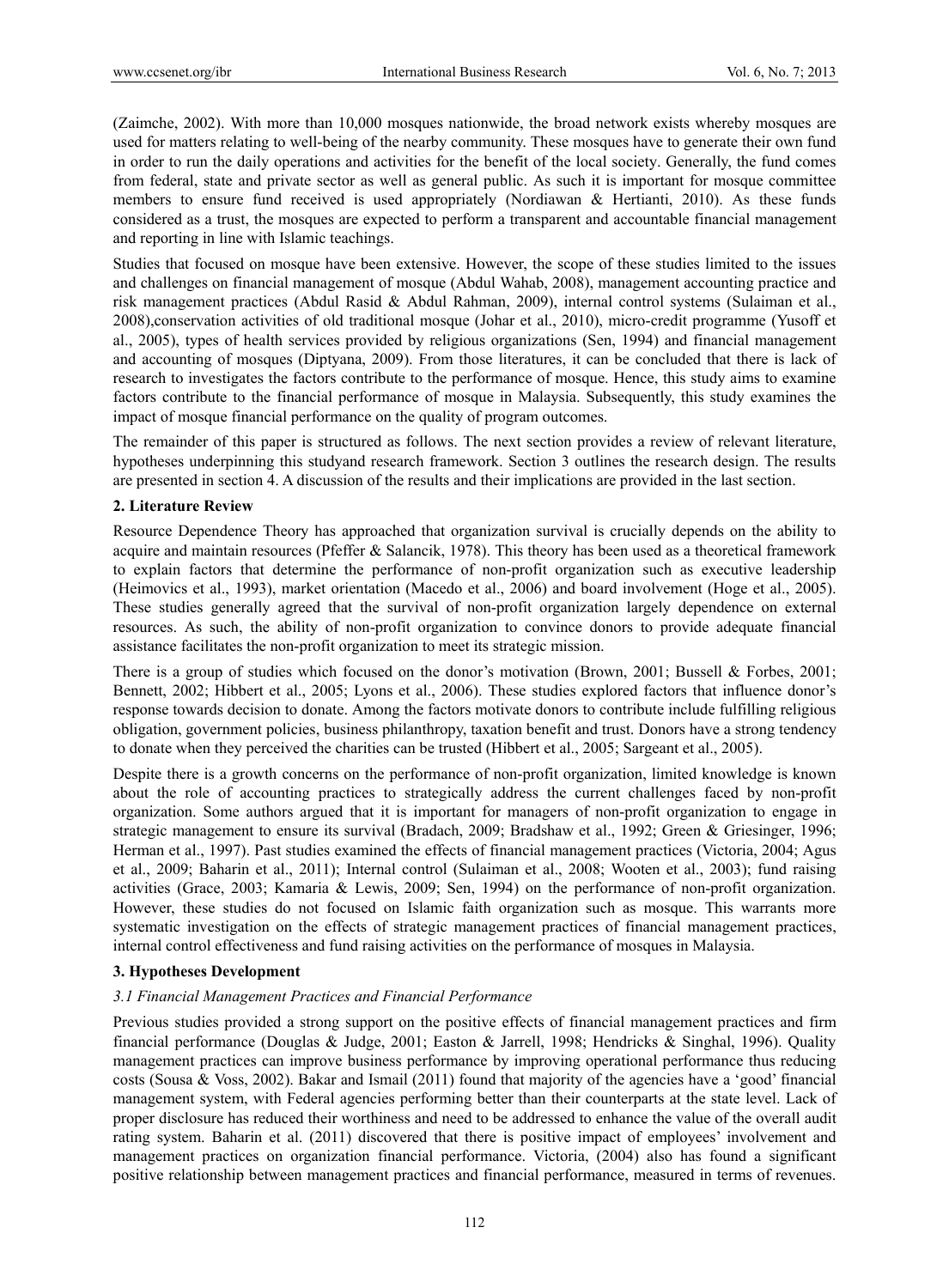Hence, the following hypothesis is proposed:

#### *H1: There is a positive relationship between financial management practices and financial performance*

#### *3.2 Internal Control System and Financial Performance*

Sarbanes-Oxley Act of 2002 (SOX 2002) require companies to maintain, assess, and disclose internal control over financial reporting. The practices of internal controls system could predict potential future problems and risks. Tseng (2007) examined whether better internal controls can enhance firm performance. They found that the SOX' s efforts to promote better internal controls has created firm value and improve financial performance. Norvee (2006) examined three medium-sized Estonian manufacturing companies. The author suggested that in a long run, effective internal control will contribute to the achievement of the financial performance. To minimize business failure and protecting shareholders' investment organization should focuses on internal control system (International Federation of Accountant Committee). The increasing number of business failures largely due to lack of internal control in management (Jokipii, 2010). This finding is supported by Sulaiman et al. (2008). Study by Sulaiman et al., (2008) has proved that internal control system enhanced the financial performance. Prior studies by Amudo and Inanga (2009); Wooten et al. (2003); Muraleetharan (2009) provided consistent finding on the positive relationship between internal control and firms financial performance. Therefore, the following hypothesis is developed:

# *H2: There is a positive relationship between internal control system and financial performance*

#### *3.3 Fund Raising Activities and Financial Performance*

Prior studies have proposed that non-profit managers should implement funding diversification by developing fundraising plan with multiple strategies. Sen (1994) discovered that Muslims in Cairo diversify the fund from zakat contributed by the Muslims. Zakat committee is responsible to manage and distribute the funds received to the poor community and those who needs financial aid from public to survive. This kind of donation of zakat which paid based on the individual income received will sustain the fund received and enhance the financial performance of the organization in helping the poor and unfortunate in the society.

According to Baharin (2011), non-profit organization requires knowledge and professional expertise, responsibility, conservatism and responsible administration to enhance its financial strength. The number of non-profit organizations that use and rely on professional adviceis increasing along with the rising scope of their funds. According to Resource Dependence Theory (Schwartz & Austin, 2009) board members, managers and committees have to equip themselves with the skills of fund raising activities to ensure continuous flow of fund. Schwartz and Austin (2009) in the study examine how the changes in the federal government between 1960s and 1970s contributed to the rise of complex purchase-of-service contracts between non-profits and state, local and federal governments. During the federal cutbacks in the 1980s and the political changes in the 1990s, nonprofits are forced to diversify their fund to survive in a volatile, competitive and changing political and financial environment. Thus, this study develops the following hypothesis whether fund raising activities will influence the financial performance.

# *H3: There is a positive relationship between fund raising activities with financial performance*

# *3.4 Financial Performance and Program Outcome*

Fund received by the non-profit organization should be used to carry out activities for the benefit of society. Basinga (2008 & 2009), discovered that resources of poor countries, particularly in sub-Saharan Africa are low because these countries face with many challenges due to financial and human capital constraints, lack of motivation among health providers and lack of physical resources. The results provide support that financial performance incentives can improve both the use and quality of maternal health services. To increase the financial performance, the committees have to find ways and make full efforts to improve the fund aid by diversifying the programs to raise fund and this total fund received will determined the program outcomes of the mosques studied. Prior studies on the positive impact of financial performance on the quality and quantity of services includes (Siciliano, 1996; Sulaiman et al., 2008; Nordiawan & Hertianti, 2010). Hence, the following hypothesis is proposed:

*H4: There is a positive relationship between financial performance and quality of program* 

# **4. Research Framework**

Figure 1 illustrates the framework that underpins this study. This framework is basedon Resource Dependency Theory of variables affecting an organization's performance. The framework indicates that the financial performance of mosque are determined by financial management practices, internal control and fund raising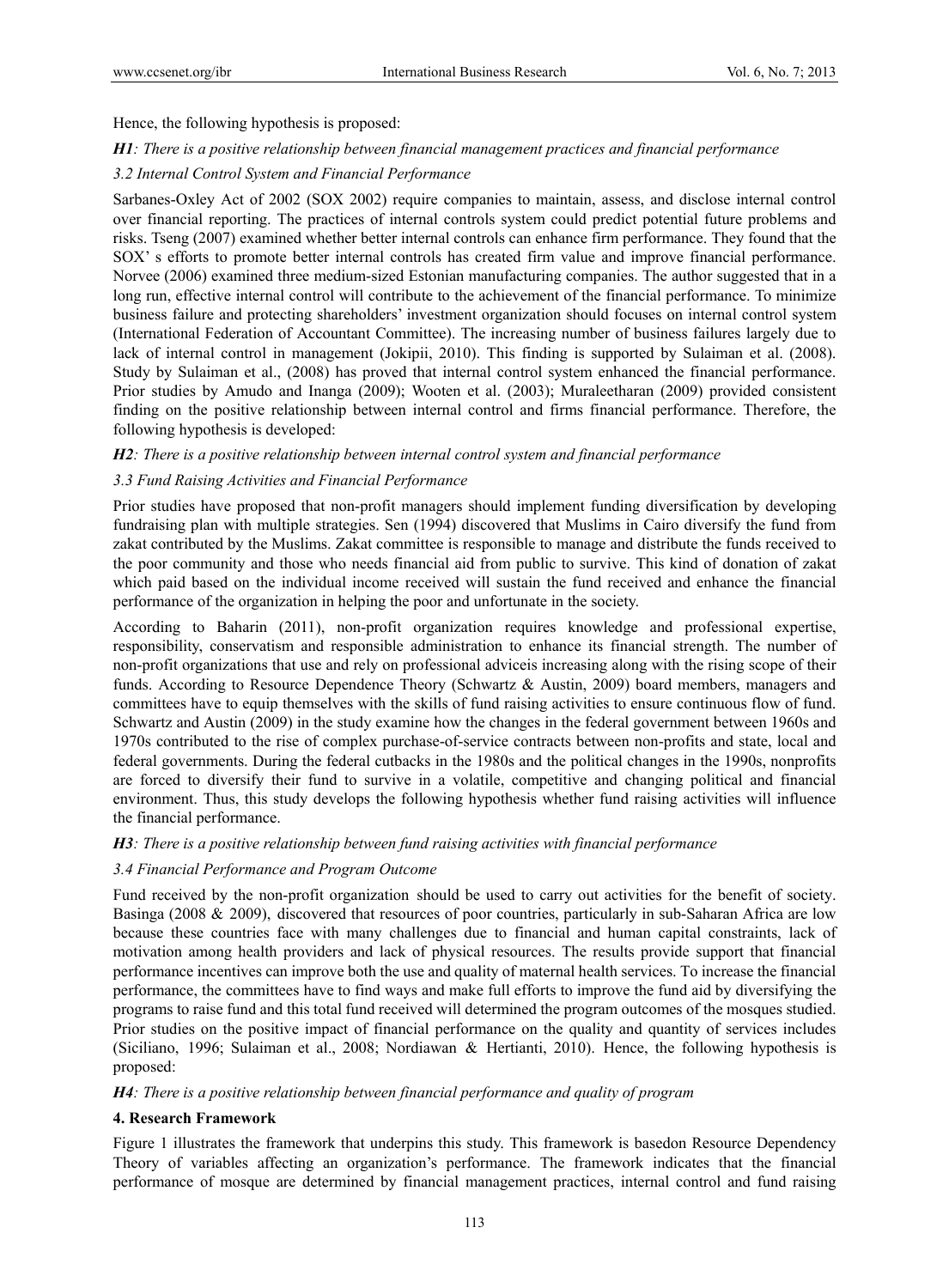activities. The framework also posits that financial performance may impact the quality of progrm outcomes. Studies in the strategic management literatures have shown that non-profit organization performance depend highly on the amound of fund received from government, businesses, corporations, foundations, institutions, individuals, fees and lending



Figure 1. Conceptual framework

# **5. Methodology and Research Design**

#### *5.1 Sample*

Structured questionnaires were distributed to selected mosque. The questionnaires were personally delivered by hand to250 mosque treasurer all over Malaysia. The questionnaire is adapted from previous studies with some modification to suit the objective of this study. The questionnaire is divided into 5 sections. Section A comprises of questions related to financial management practices. Section B comprises of questions related to internal control system in their respective mosque. Section C and D request respondents to provide their opinion on the fund raising activities and the amount of fund collected. Section E asked respondents opinion on the quality of program outcomes. Respondents are requested to give their feedbacks on a seven pointsLikert scales from *"strongly disagree"* to *"strongly agree"*. The items used in survey are shown in Table 1. Section F requests the respondents to provide information on their demographic profile. Demographic information on each respondent is requested including: age bracket, gender, designation, qualification and experience.

# *5.2 Measurement of Variables*

Part 1 of the questionnaire measures the level of financial management practices by the mosque. Financial management practice is measured using seven items adapted from AbdWahab (2008). Respondents were requested to give their feedbacks on a seven pointsLikert scales from *"strongly disagree"* to *"strongly agree"*. Respomdents were asked whether financial report was being audited; Seminars, courses and training on financial management are held to the mosque committees members;the management has adopted corporate values in the financial management of mosque, Mosque is equipped with an on-line system that allows donors to use the internet to transfer fund, Financial reports were distributed to committee members, In our mosqu*e we use of proper* acco*unting system (o*r excel software s*ystem).* 

Part 2 of the questionnaire required respondents to express their opinion on the level of internal control. The measurement for this variable is adopted from Abdul Wahab (2008) and Sulaiman et al (2008). The items were: cash received is recorded, Mosques record all monies received and disbursed, all cash received will bank in at least the next working day,, the mosque provide an official receipt for each contribution or funds obtained.

Part 3 of the questionnaire aims to assess the fund raising activities of the mosque. Six items were asked based on Abdul Wahab (2008). The items were : committees have close relationship with outside organization and public for contribution and donation; local society always involved and contribute ideas in fund raising activities; the Mosque Committee always concerned on fund-raising efforts of the mosque rather than relies on weekly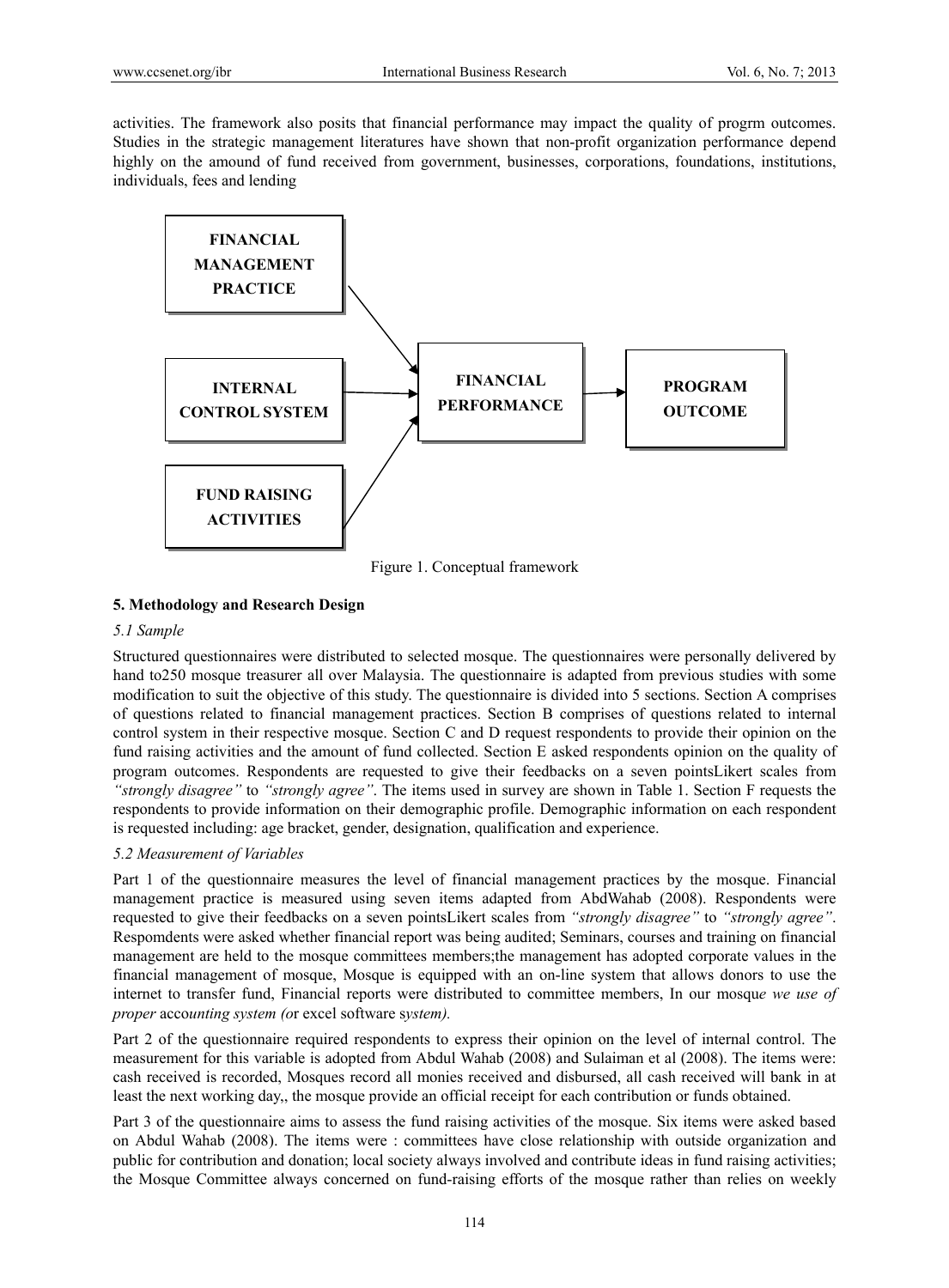collection; most donations was received for the local society that believed in the mosque committees' credibility and quality management; mosque used some of the fund collected to invest in unit trusts for example, cooperatives and others; there is a returns or dividend received on investment made by mosque.

Part 4 of the questionnaire comprises set of questions to measure financial performance of the mosque.3 items were asked. The items were; average monthly collection, *average* collection on every Friday, *average* collection during special months (fasting month).

Part 5 of the questionnaires asked respondents' opinion on the activities organized by the mosque. Mosque conduct motivation program during school holiday, Mosque invites renowned speaker, Mosque conduct daily/weekly/monthly lectures, seminars, Mosque involved in activities such as sport, family day, Mosque developed strategic plans and cooperates with other mosques for activities, Mosque organizing events to reward excellent achievers within their community.

# **6. Results and Discussion**

Of the 250 questionnaires distributed, 203 were returned representing a response rate of 81%. The balance was rejected due to incomplete answer to most part of the questionnaires. Prior to testing the hypotheses, tests of reliability and normality were performed. SPSS package version 19 was used to perform the reliability test for each construct. Table 1 summarizes the result of Skewness, Kurtosis, Reliability and Pearson Correlation Coefficients. The coefficient alpha of each construct was compared to the cut-off value of .70 suggested by Nunnaly (1978). Skewness and kurtosis test were carried out to confirm the normality of data distribution. The z-value for skewness and kurtosis for all the variables range from 2.660 to -1.212 indicating that normality could be assumed at the .01 probability level. The results of the correlation test provides a preliminary finding on a significant positive relationship between financial management practices and financial performance ( $r = 0.187$ , p  $= 0.008$ ); internal control effectiveness and financial performance (r = 0.381, p = 0.000); fund raising activities and fund collected ( $r = 0.229$ ,  $p = 0.000$ ) and financial performance and quality of program conducted ( $r = 334$ ,  $p = 0.000$ ).

Table 1. Summary of the finding of skewness, kurtosis, reliability and pearson correlation coefficients

|                               | <b>Skewness</b> | Kurtosis | Reliability | <b>FMP</b>  | ICS        | <b>FRA</b>           | FP                  | PО |
|-------------------------------|-----------------|----------|-------------|-------------|------------|----------------------|---------------------|----|
| Financial Mgt Practices (FMP) | $-.221$         | $-.590$  | 0.741       |             |            |                      |                     |    |
| Internal Control System (ICS) | $-977$          | .998     | 0.701       | $.401$ **   |            |                      |                     |    |
| Fund Raising Activities (FRA) | $-.273$         | 145      | 0.748       | $.388^{**}$ | $299^{**}$ |                      |                     |    |
| Financial Performance (FP)    | .085            | $-1.212$ | 0.912       | $.187**$    | $.381**$   | $299^{**}$           |                     |    |
| Programme Outcome (PO)        | .873            | 2.660    | 0.746       | $.531$ **   | $226$ **   | $.402$ <sup>**</sup> | $334$ <sup>**</sup> |    |

Table 2 shows the result of multiple regressions to examine whether financial management practices (FMP), internal control system (ICS) and fund raising activities (FRA) are significantly associated with the financial performance in the mosques. Based on the results, the regression was statistically significant at  $10\%$  (14.914, p = 0.000). The multiple R ( $R = 0.428$ ) showed a high substantial correlation between independent variables and the dependent variables. The  $R^2$  value indicated that about 18.4 percent of the variance in the financial performance in mosques was explained by the three independent variables that are FMP, ICS and FRA. The adjusted  $R^2$  was 0.171 which meant that the regression model explained 17.1 percent of the various variables in the financial performance in mosque. Adjusted  $\mathbb{R}^2$  indicated how well the independence variables influence dependent variable (Baharin, 2011). The Durbin Watson statistics was 1.768, in position two, indicating that the correlation of the residual did not appear to be a problem. According to Pallant (2007), the cut-off points for determining the presence of multicollinearity was the VIF values above 10, representing that there was a possibility of multicollinearity. Therefore in this study, the range of the VIF values was between 1.212 and 1.316. As a result, the multicollinearity assumption was not violated.

The first objective of this study is to examine whether there is a positive relationship between financial management practices and mosque financial performance. Table 3 exhibited that there is no relationship between financial management practices and financial performance  $(B = -0.028, t = -0.375, p = 0.078)$ . HenceH1is rejected. This finding consistent with the study by Maes et al. (2005) and Agus et al. (2009) that discovered no direct relationship between financial management practices and organizational performance. However, this study contradict with the study by Victoria, (2004) that had found a positively relationship between management practices and financial performance.

The second objective of this study is to examine whether there is a positive relationship between internal control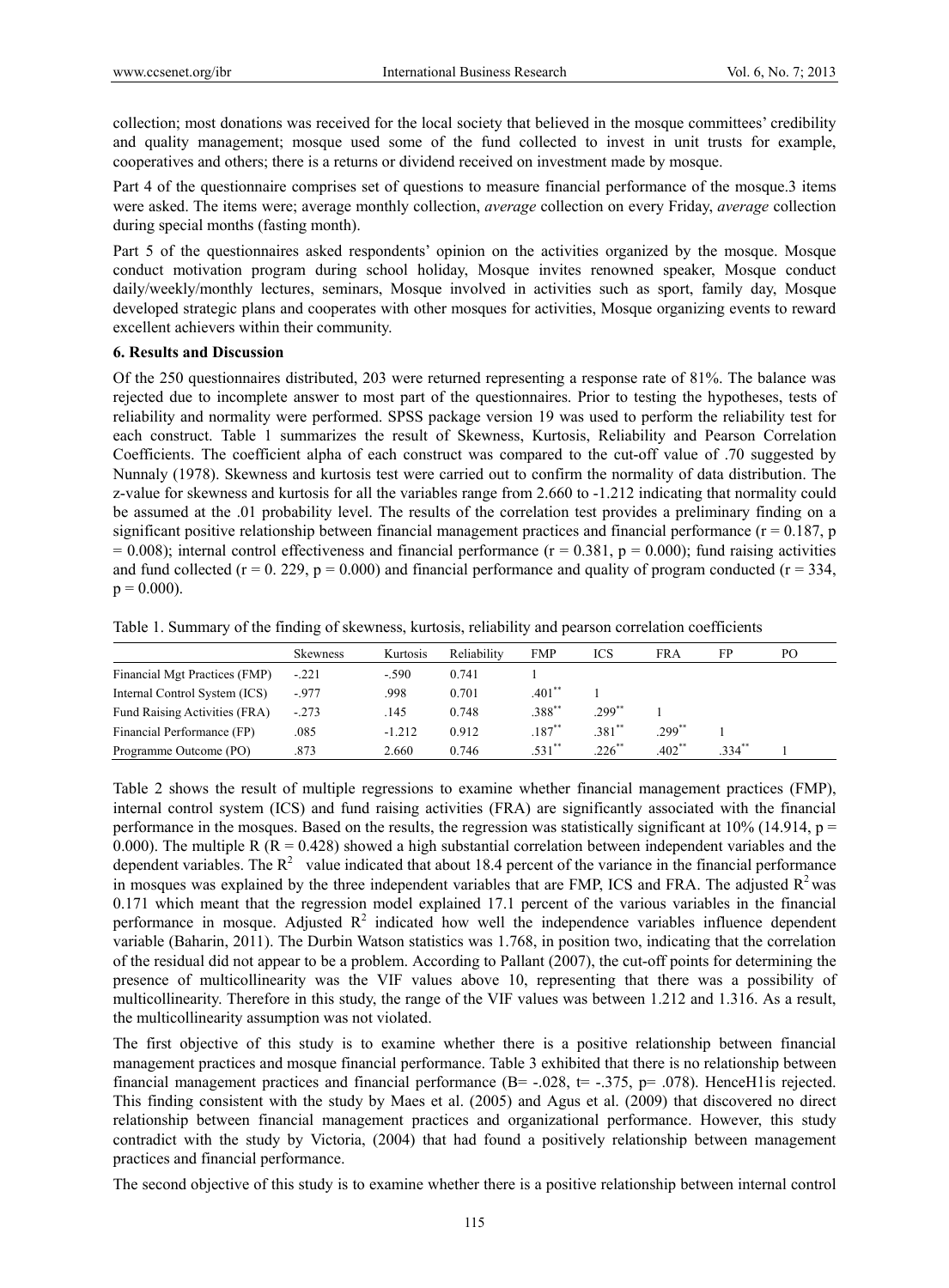system and financial performance. Result exhibited in table 3 shows that there is a positively significant relationship between internal control system and financial performance ( $B = 0.329$ ,  $t = 4.635$ ,  $p < .05$ ). Thus, internal control system has a positive relationship with the financial performance in mosque and supported hypothesis H2. This result is consistent with Muraleetharan (2009) and Sulaiman et al. (2008) andsuggested that internal control is positively correlated with financial performance.

The third objective of this study is to examine whether there is a positive relationship between fund raising activities and financial performance. Table 3 exhibited that there is significant positive relationship between fund raising activities and financial performance ( $B = .212$ ,  $t = 3.003$ ,  $p = 0.003$ ). Hence, this study supported hypothesis Hypothesis H3 that proposed fund raising activities have a positive relationship with financial performance. The finding of this study consistent to the finding found by Siciliano (1996); Sulaiman et al., (2008); Nordiawan & Hertianti, (2010) and Sen (1994). The finding also in line with the argument put forward by (Schwartz & Austin, 2009) whoproposed that board members, managers and committees have to equip and actively involved themselves with the skills for fund raising activities to facilitate continuous flow of fund to non-profit organization.

| Table 2. Regression results financial performance in Mosque |  |  |  |  |  |  |
|-------------------------------------------------------------|--|--|--|--|--|--|
|-------------------------------------------------------------|--|--|--|--|--|--|

| <b>Variables</b>                               | <b>Coefficients</b> | <b>Std Error</b> | t-stat   | p-value   | VIF   |
|------------------------------------------------|---------------------|------------------|----------|-----------|-------|
| (Constant)                                     |                     | .642             | $-2.426$ | $0.016**$ |       |
| Mean FMP                                       | $-.028$             | .161             | $-.375$  | 0.708     | 1.316 |
| Mean ICS                                       | .329                | .186             | 4.635    | $0.000**$ | 1.227 |
| Mean FRA                                       | .212                | .096             | 3.003    | $0.003**$ | 1.212 |
| $R = 0.428$                                    |                     |                  |          |           |       |
| $R^2$ (AdjustedR <sup>2)</sup> = 0.184 (0.171) |                     |                  |          |           |       |
| F-statistic (p-value) = $14.914$               |                     |                  |          |           |       |

Note: \*\* Significant at 5% level.

The fourth hypothesis (H4) of the study is to examine whether there is positive relationship between financial performance and programme outcomes. This section examined the effect between financial performance and the program outcomes. Table 3 shows the regression result is statistically significant ( $B = 3.34$ ,  $p = 0.000$ ). The  $R^2$ value indicated that about 11.2 percent of the variance in the programs outcome in mosque was explained by the one independent variable that is financial performance. The adjusted  $R^2$  (0.107) explained that financial performance contributes 10.7 percent of the variables the affect the programs outcome in mosque. The Durbin Watson statistics (2.003) indicates that the correlation of the residual did not appear to be a problem. This study provides strong evidence of positive relationship between financial performance and quality of program carried out by the mosque. Hence, H4 should be supported. This implies that mosque with strong financial position have a strong tendency to conduct more quality programs such as motivation program during school holiday, invite renowned speakers and organize special gathering to celebrate special events.

|  |  | Table 3. Regression results programs outcome in Mosque |
|--|--|--------------------------------------------------------|
|--|--|--------------------------------------------------------|

| Variables                                        | Coefficients | <b>Std Error</b> | t-stat | p-value  | VIF   |  |
|--------------------------------------------------|--------------|------------------|--------|----------|-------|--|
| (Constant)                                       |              | .208             | 12.991 | .000     |       |  |
| Mean FP                                          | .334         | .070             | 5.026  | $.000**$ | 1.000 |  |
| $R = 0.334$                                      |              |                  |        |          |       |  |
| $R^{2}$ (AdjustedR <sup>2)</sup> = 0.112 (0.107) |              |                  |        |          |       |  |
| F-statistic (p-value) = $25.264$                 |              |                  |        |          |       |  |

Notes: \*\* Significant at 5% level; \*\* Correlation is significant at the 0.01 level (2-tailed).

#### **7. Discussion and Implications**

As one of the Islamic non-profit organizations, mosques are required to conduct quality programs according to Islamic principles with limited fund from state and federal government. This high expectation becomes higher when it comes to large mosques which are trusted by huge number Muslim of communities. As such it is important for the committee members to be actively involved in fund generation activities to increase the sources of fund. The study shows mosques' committees need to build up close relationship with the outside organization in getting contribution or fund. An average weekly collection of less than RM500and monthly average collection of less than RM 2000 is inadequate to provide quality program for the surrounding society. Thus, contribution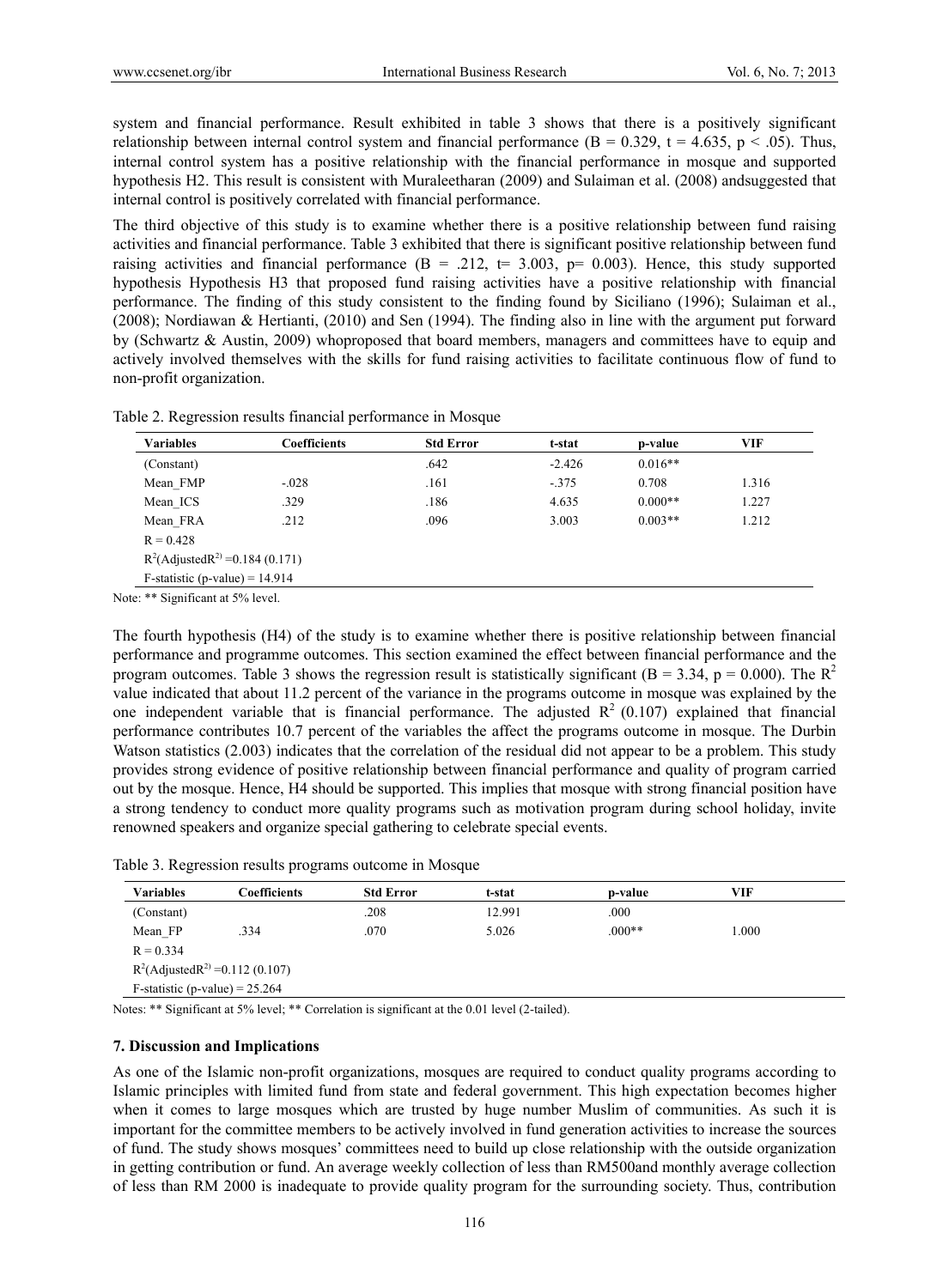fromother parties are highly needed to ensure the mission and goals of the mosque are being achieved.

In addition the mosque committees need to create an effective internal control strategy to improve financial performance. Good internal control enhance transparency of the mosque which enhance donors' confident to contribute more fund to the mosque. Jokipii (2010), proved that lack of internal control has increased the numbers of business failure. Similarly, lack of control management in mosque in reporting the transactions such as receiving income, authorization, recording of financial transactions, and periodic reconciliation will affect the report of financial performance. Proper internal control system will give better result in financial performance and shows that measuring effectiveness of internal control will improve the programs carried out by the mosque. Good internal control system such as disbursement of funds, recording and reporting receipt of income will affect the financial management practice in mosque enhance donors' confident to channel their money to the mosque. This in turns will improve its financial performance.

Subsequently, mosques need to recognize the importance of fundraising activity. Active involvement of mosques' committee members in fund raising activities facilitates continuous flow of fund to their mosque. They also need to equip themselves with the skills and knowledge of fund raising mechanism. Finally, all mosques need to invite committee members who have some financial institution background to discuss the management strategy for improving its financial performance and in turns ist quantity and quality of programs outcome.

#### **References**

- Abdul Rashid, S. Z., & Abdul Rahman, A. R. (2009). Management Accounting and Risk Management Practices in Financial Institutions. *JurnalTeknologi*, *51*(E)Dis., 89-110.
- Abdul Wahab, A. (2008). Financial Management of Mosques in Kota Setar District: Issues and Challenges. College of Business, Universiti Utara Malaysia.
- Agus, A., Ahmad, M. S., & Muhammad, J. (2009). An Empirical Investigation on the Impact of Quality Management on Productivity and Profitability: Associations and Mediating Effect. *Contemporary Management Research*, *5*(1), 77-92.
- Amudo, A., & Inanga, E. L. (2009). Evaluation of Internal Control Systems: A Case Study from Uganda International Research. *Journal of Finance and Economics*, *27*.
- Baharin. (2011). The Impact of Management Practices and Employee Involvement on Organization Financial Performance: The Cases of GLCs in Malaysia. *Annual International Conference on Human Resource Management and Professional Development for the Digital Age*.
- Bakar, N. B. A., & Ismail, S. (2011). Financial Management Accountability Index (FMAI) in the Malaysian public sector: A way forward. *International Review of Administrative Sciences*, *77*(1), 159-190. http://dx.doi.org/10.1177/0020852310390281
- Basinga, P. (2009). *Impact of performance-based financing on the quantity and quality of maternal health services in Rwanda*. ProQuest Dissertations and Theses.
- Bennett, R. (2002). Factors underlying the inclination to donate to particular types of charity. *International Journal of Nonprofit and Voluntary Sector Marketing, 8*(1), 12-28. http://dx.doi.org/10.1002/nvsm.198
- Bradach, J. L. (2009). Profiting from the best of both worlds: NPOs find ways to make more impact. *Strategic Direction*, *25*(9), 19-22. http://dx.doi.org/10.1108/02580540910983303
- Bradshaw, P., Murray, V., & Wolpin, J. (1992). Do Nonprofit Boards Make a Difference? An Exploration of the Relationships Among Board Structure, Process, and Effectiveness. *Nonprofit and Voluntary Sector Quarterly, 21,* 227-249. http://dx.doi.org/10.1177/089976409202100304
- Brown, D. W. (2001). What Research Tells us about Planned Giving. *International Journal of Non-profit and Voluntary Sector Marketing*, *9*(1), 86-95. http://dx.doi.org/10.1002/nvsm.235
- Bussell, H., & Forbes, D. (2001). Understanding the volunteer market, the what, where, who and why of volunteering. *International Journal of Nonprofit and Voluntary Sector Marketing*, *7*(3), 244-256. http://dx.doi.org/10.1002/nvsm.183
- Carol, M. O. (2001). *Nonprofit donations shrink; with tech stocks down, times may be tougher*. Retrieved from http://community.seattletimes.nwsource.com
- Dame, S. L., & Sam, Y. (2011). *The Essential Trustee: What you need to know*. Retrieved from http://www.charitycommission.gov.uk/publications/cc3.aspx#b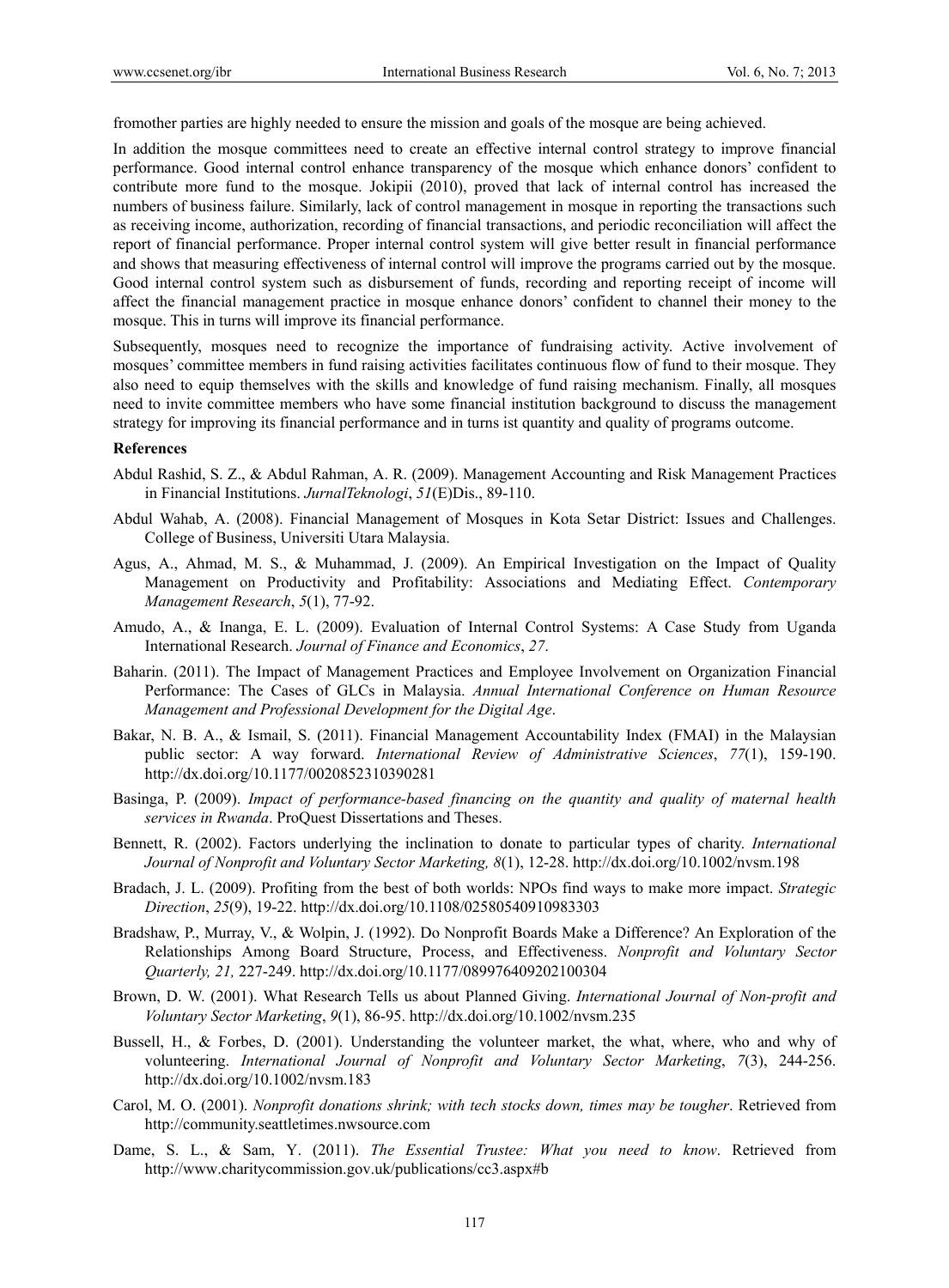- Deakin, N. (1995). The perils of partnership: the voluntary sector and the state. An Introduction to the Voluntary Sector.
- Diptyana, P. (2009). StudiAtasPraktikAkuntansi Masjid di Organisasi Masjid di Surabaya.
- Douglas, T. J., & Judge, W. O. (2001). Total quality management implementation and competitive advantage: The role of structural control and exploration. *Academy of Management Journal*, *44*(1), 158-169. http://dx.doi.org/10.2307/3069343
- Easton, G. S., & Jarrell, S. L. (1998). The effects of total quality management on corporate performance: An empirical investigation. *The Journal of Business, 71*(2), 253-307. http://dx.doi.org/10.1086/209744
- Felix, S. (2011). *Don't donate money to Japan*. Retrieved from http://blogs.reuters.com/felix-salmon/2011/03/14/dont-donate-money-to-japan/
- Grace, K. S. (2003). The Nonprofit Board's Role in Setting and Advancing the Mission. National Center for Nonprofits Boards, Washington, DC.
- Green, J. C., & Griesinger, D. W. (1996). Board Performance and Organizational Effectiveness in Nonprofit Social Service Organizations. *Nonprofit Management and Leadership, 6,* 381-402. http://dx.doi.org/10.1002/nml.4130060407
- Heimovics, R. D., Herman, R. D., & Coughlin, C. L. (1993). Executive Leadership and Resource Dependence in Nonprofit Organizations: A Frame Analysis. *Public Administration Review*, *53*, 419-427. http://dx.doi.org/10.2307/976342
- Hendricks, K. B., & Singhal, V. R. (1996). Quality Awards and the Market Value of the Firm: An Empirical Investigation. *Management Science, 42*(3), 415-436. http://dx.doi.org/10.1287/mnsc.42.3.415
- Herman, R. D., & Renz, D. O. (1997). Multiple Constituencies and the Social Construction of Nonprofit Organization Effectiveness. *Nonprofit and Voluntary Sector Quarterly*, *26,* 185-206. http://dx.doi.org/10.1177/0899764097262006
- Hibbert, S., Horne, S., & Tagg, S. (2005). Charity Retailers in Competition for Merchandise: Examining How Consumers Dispose of Used Goods. *Journal of Business Research*, *58*(6), 819-828. http://dx.doi.org/10.1016/j.jbusres.2003.09.011
- Hoge, M. A., Tondora, J., & Marrelli, A. F. (2005). The fundamentals of workforce competency: Implications for behavioral health. *Administration and Policy in Mental Health*, *32*(5), 509-531. http://dx.doi.org/10.1007/s10488-005-3263-1
- Johar, S. (2010). Conservation Activities of Old Traditional Mosque in Malaysia: An Overview. School of Housing, Building and Planning, UniversitiSains Malaysia, 11800 Pulau Pinang, Malaysia.
- Jokipii, A. (2010). Determinants and consequences of internal control in firms: A contingency theory based analysis. *Journal of Management and Governance, 14*. http://dx.doi.org/10.1007/s10997-009-9085-x
- Kamaria, K., & Alfred Lewis, A. (2009). The not-for-profit general management responsive capability competencies: a strategic management perspective. *Business Strategy Series*, *10*(5), 296-310. http://dx.doi.org/10.1108/17515630910989196
- Lyons, M., McGregor-Lowndes, M., & O'Donoghue, P. (2006). Researching giving and volunteeringin Australia. *Australia Journal of Social Issues*.
- Macedo, I. M., & Pinho, J. C. (2006). The relationship between resource dependence and market orientation, the specific case of non-profit organizations. *European Journal of Marketing*, *40*(5/6), 533-553. http://dx.doi.org/10.1108/03090560610657822
- Maes. (2005). Modelling the Link Between Management Practices and Financial Performance. Evidence from Small Construction Companies. *Small Business Economics*, *25*, 17-34. http://dx.doi.org/10.1007/s11187-005-4255-y
- Muraleetharan, P. (2009). Internal control and impact to financial performance of the organization (Special reference public and private organization in Jaffna District). Dept of Accounting, UniOf Jaffna.
- Nordiawan, D., & Hertianti, A. (2010). *AkuntansiSektorPublik.* Jakarta: Salemba 4.
- Norvee, L. (2006). Eveluation of the Effectiveness of Internal Control over financial reporting. University of Tartu.